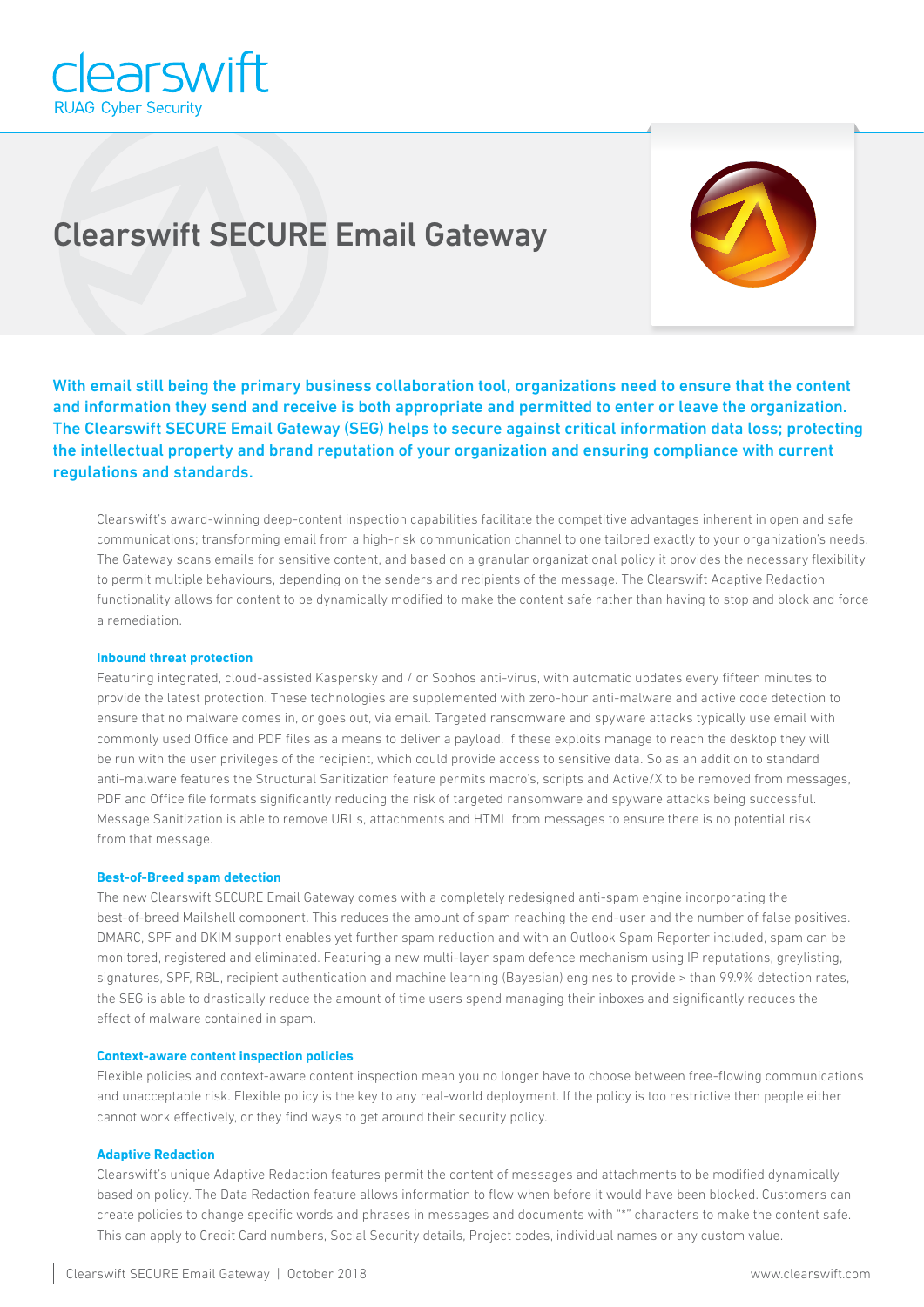#### Figure 1. Clearswift Adaptive Redaction: Data Redaction

| Original Message                                                                                                                                                                                                                                                                                                                                                                                                                                            | Policy to change certain elements                                                                                                                                                                                                                                                        | <b>Received Message</b>                                                                                                                                                                                                                                                                                                                                                                                |
|-------------------------------------------------------------------------------------------------------------------------------------------------------------------------------------------------------------------------------------------------------------------------------------------------------------------------------------------------------------------------------------------------------------------------------------------------------------|------------------------------------------------------------------------------------------------------------------------------------------------------------------------------------------------------------------------------------------------------------------------------------------|--------------------------------------------------------------------------------------------------------------------------------------------------------------------------------------------------------------------------------------------------------------------------------------------------------------------------------------------------------------------------------------------------------|
| $\blacksquare$<br>Options<br>Message<br>Insert<br>$-10 - \frac{100}{2}$<br>Calibri<br>$B$ $I$ $\underline{U}$ abe $X_1$ $X_1^2$ $\mathscr{Q}$ $\cdot$ $\underline{A}$ $\cdot$<br>Paste<br>Clipboard<br>Font<br>ah:<br>To<br>$\div$<br>Subject Personal Information<br>Send<br>Hi<br>Please find my personal data as requested<br>My credit card number is 5105105105105100<br>and my social security number is 078-05-1120<br>Best regards<br><b>Bertie</b> | <b>New Expression</b><br>$\bullet$<br>If matched : Instant<br>Predefined User defined Qualifiers<br>.PATTERN=Credit CardANDPATTERN=US Social Security.<br>soc<br>Expression<br>AT Social Security<br>CH Social Security<br>FR Social Security<br><b>US ABA RTN</b><br>US Social Security | Personal Inform<br>$h$ Inbox<br><u> Set Mail</u> ▼ / Write ■ Chat & Address Book<br>From Bertie <bertie@btinternet.com><br/>Subject Personal Information<br/>To ah <alyn@clearswift-test.com>12<br/>Hi<br/>Please find my personal data as requested<br/>My credit card number is ************5100<br/>and my social security number is ***********</alyn@clearswift-test.com></bertie@btinternet.com> |
|                                                                                                                                                                                                                                                                                                                                                                                                                                                             | <b>Operators</b><br>AND OR XOR BEFORE AFTER FOLLOWEDBY NEAR ANDNOT<br>Case sensitive :<br>Redact: @<br>Summary: Redact if Credit Card and US Social Security Numbers are found<br>Add<br>Cancel                                                                                          | <b>Best regards</b><br>Bertie                                                                                                                                                                                                                                                                                                                                                                          |

The Document Sanitization feature can remove outstanding revision changes, clearing history and fast-save data that can also hold embarrassing critical information being accidentally disclosed. Document properties, such as "Author", "Organization" and "Status" can be completely removed or bespoke properties can be preserved.



# **Adaptive Data Loss Prevention**

Data loss is one of today's biggest organizational concerns. Be it the latest designs, customer details or private employee information, the loss of intellectual property can ruin a company, both from a financial and reputational perspective.

To reduce the chances of accidental data loss, the SECURE Email Gateway is able to control messages based on their content and their context. Context is provided through integration with Active Directory or LDAP, so policy can be applied to a specific individual or group (or the whole organization). The content of the message is checked through looking for text in the message body, subject line and also attachments, against 180 predefined policies.

Policies consist of standard words, phrases or regular expressions, which can be used to look for complex alphanumeric patterns. These patterns could be used to identify an organization's assets, such as credit cards, IBAN numbers, social security numbers, and many more.

These phrases can be combined using Boolean and positional operators to create examples such as:

- Credit .FOLLOWEDBY=1. Card
- Confidential .AND. (Project .OR. Material)
- Checking for policy violations can also take place within image content such as screen shots, attachments and embedded content in documents.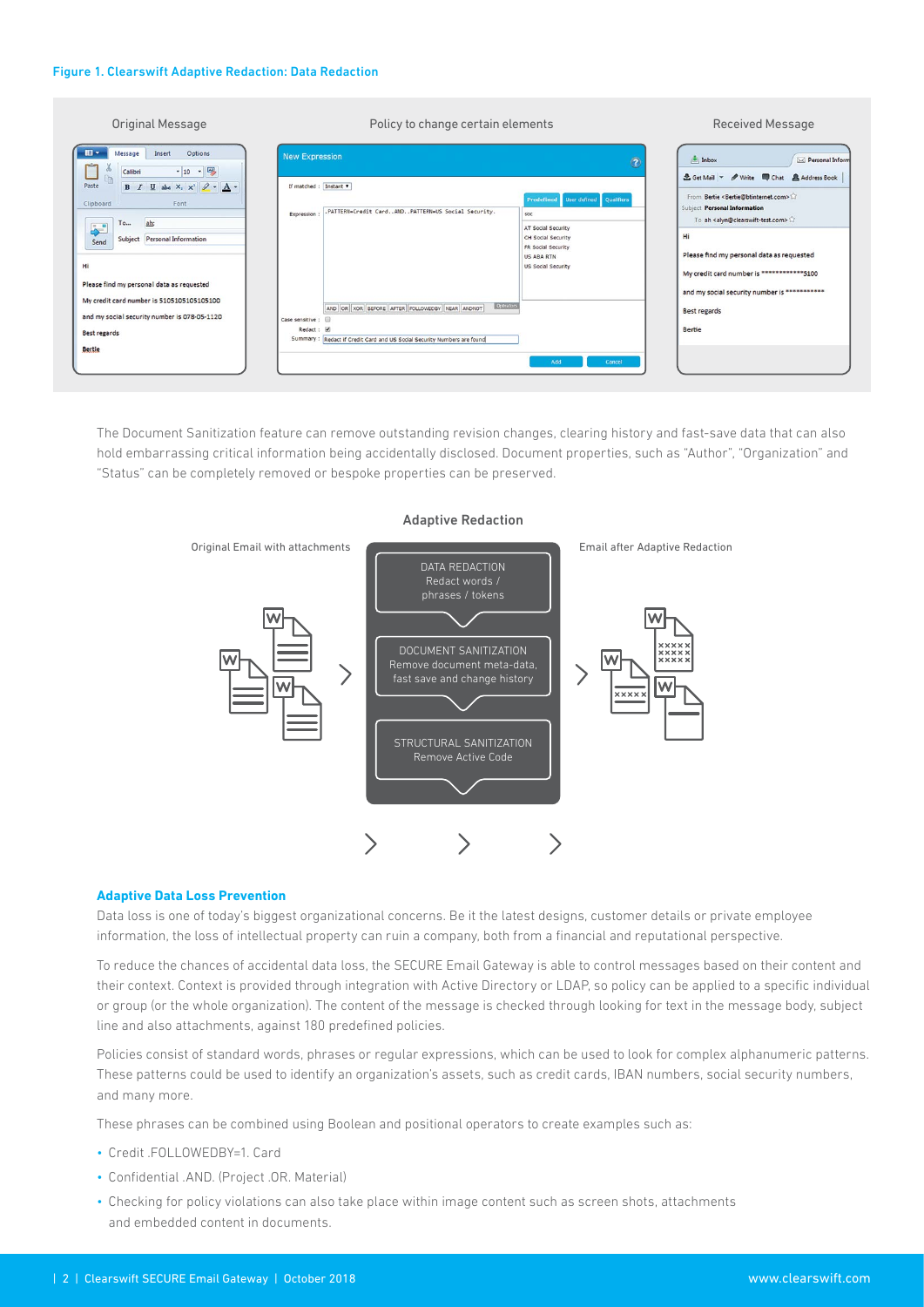## **Compliance**

Staying within the bounds of a regulatory framework is very important. To help you maintain compliance, the SECURE Email Gateway includes standard templates and dictionaries for common terms that may indicate a data breach.

The Gateways are supplied with customisable dictionaries for GLBA, HIPAA, SEC and SOX to save deployment time. Organizations that must adhere to PCI and PII regulations can use a custom dictionary and the special 'credit card' and 'social security' tokens. Customers can augment the standard dictionaries with ones that may be more applicable.

Organizations that must adhere to PCI and PII regulations, such as the EU GDPR, can use a custom dictionary and any of the more than 200+ pre-configured PCI and PII tokens to simplify policy definition and enforcement. Customers can augment the standard dictionaries with ones that may be more applicable.

Some information will always need to be shared and email encryption is another important capability of the Gateway, ensuring that regulations relating to sensitive data sent over the internet are protected using strong encryption. The HITECH Act in the US and the EU's General Data Protection Regulation make it clear that sensitive data must be encrypted when sent via email; the SECURE Email Gateway supports a number of different encryption mechanisms to provide flexibility as required.



#### **Email encryption**

With TLS as standard, and cost options to provide either S/MIME, PGP and password protected files or Web portal-based encryption, the Email Gateway offers a variety of options to cater for customer requirements. Whichever you choose, the Gateway allows sensitive data to be delivered securely, in seconds, using the optimal format for the recipient.

#### **Management and reporting**

The user interface of the Gateway is powerful, yet simple to use. With roles based administration, automation and policy re-use, it's quick and easy to build policy, manage violations, track messages and report on trends and behaviour. In this way, valuable insight is provided without consuming valuable admin resource.

## **Deep content inspection**

True file-type detection that recognizes files by signature and not by extension allows the Clearswift SECURE Email Gateway to understand files accurately. Compressed file archives are opened and the contents examined in real-time; embedded documents are discovered, and content is scanned in depth, to ensure data leakage is kept at bay.

#### **Flexible deployment options**

You decide how you want to buy and deploy the Clearswift SECURE Email Gateway, either as a pre-installed hardware appliance, as a software image that can be loaded on a choice of hardware platforms, or alternatively virtualized in a VMware / Hyper-V environment. The Clearswift SECURE Email Gateway is also available as a Cloud solution using providers such as AWS and Azure or from Clearswift (regional offerings) as hosted virtual servers where you maintain control of the platform, but with the convenience and benefits of a Cloud delivery model.